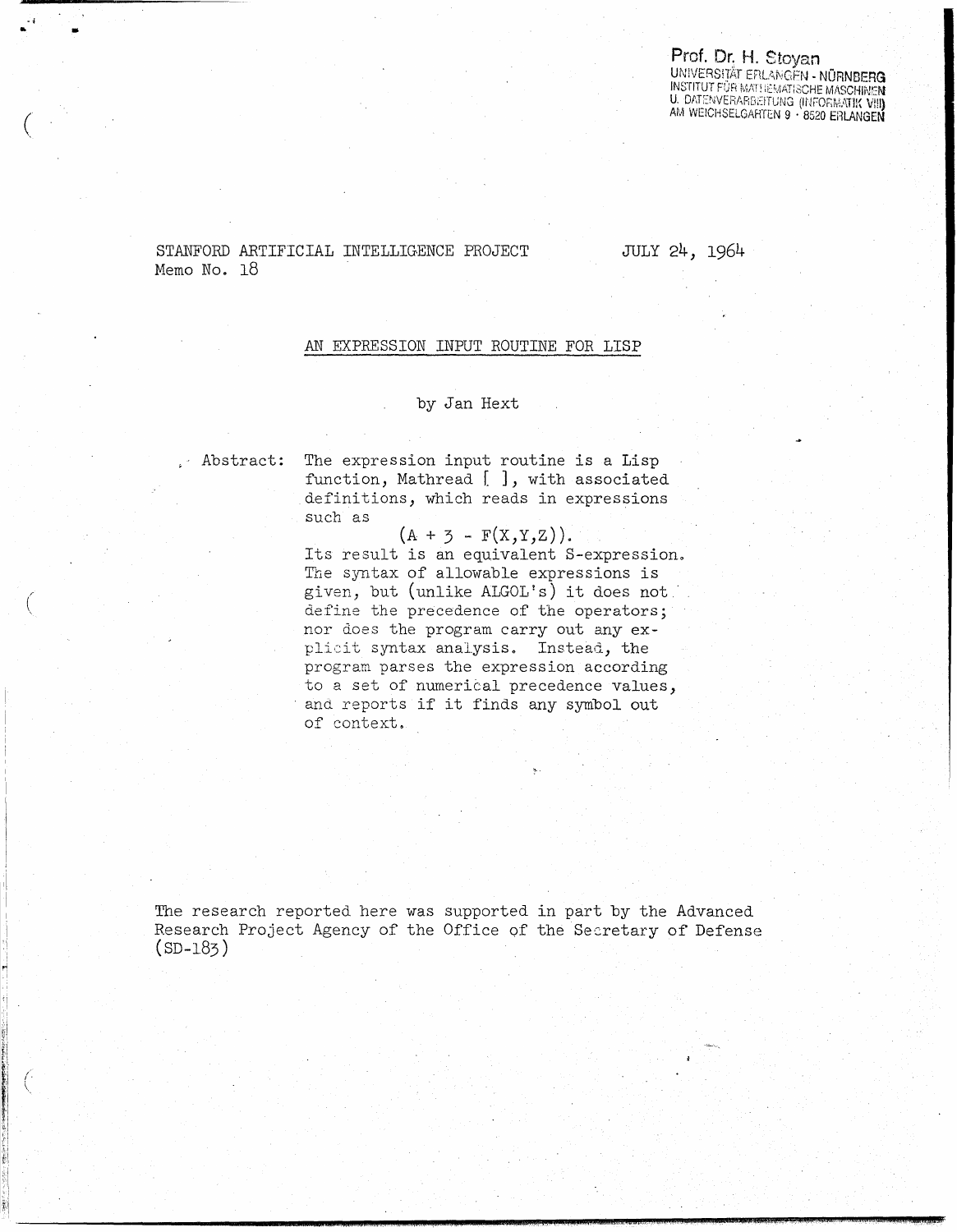# AN EXPRESSION INPUT ROUTINE FOR LISP

### by Jan Hext

### 1. INTRODUCTION

·'

(

~i

i'

 $\vdots$ lr (

Mathread is a LISP input routine for reading a conventional mathematical expression. It converts it to a list operator-operand structure. Anything preceding the first "(" is ignored, and input is absorbed through to the matching ")"

| Examples: | Input                    | Result                    |  |
|-----------|--------------------------|---------------------------|--|
|           | (A)                      | A                         |  |
|           | $(A + B \times C)$       | (PLUS A (EXPT B C))       |  |
|           | $(A * F(X, (Y), Z))$     | (TIMES A (F X Y Z))       |  |
|           | $1964$ $(3 * (4.2 + M))$ | (TIMES 3 (PLUS 0.42EI M)) |  |

## 2. DESCRIPTION

The routine falls into two parts, input and analysis.

### Input

A function, Input [ ] , produces the next syntactic element from the input stream. This may be any of the following:-

- (1) Name: a letter followed by any number of letters and digits.
- (2) Number: a digit followed by any number of digits, periods and  $E's$ .
- $(3)$  Operator: + \* / \*\* = , . ()

Spaces are ignored, except as terminators of  $(1)$  and  $(2)$ . So is the end-of-row symbol, EOR. All input is through the functions Startread and Advance, so that the data must follow the end of the Lisp program.

### Analysis

The syntax of allowable expression is

 $\langle$  expression  $\rangle$  ::=  $\langle$  individual $\rangle$   $|$   $\langle$  individual $\rangle$   $\langle$ operator $\rangle$   $\langle$ expression $\rangle$  $<$  individual  $>$  ::=  $<$ name  $>$  |  $<$  number $>$  |  $($   $<$  expression  $>$   $)$  |  $<$  name  $>$  $(<sub>expression</sub> > | <sub>unary operator</sub> > <sub>indivial</sub>)$ 

**;==aa.,"** J **IPA"** *WAX* ',.\_ \_A'-...... **iJi(4.MM.AM4AMPU.\$ ;gQ444l4JAh4.t.J;** .\$41. '(T 'L(" . \_ **j..** p a~ *at* .. ,;.,;, .,.Ut...SM.Q" *.... ,,;:mr*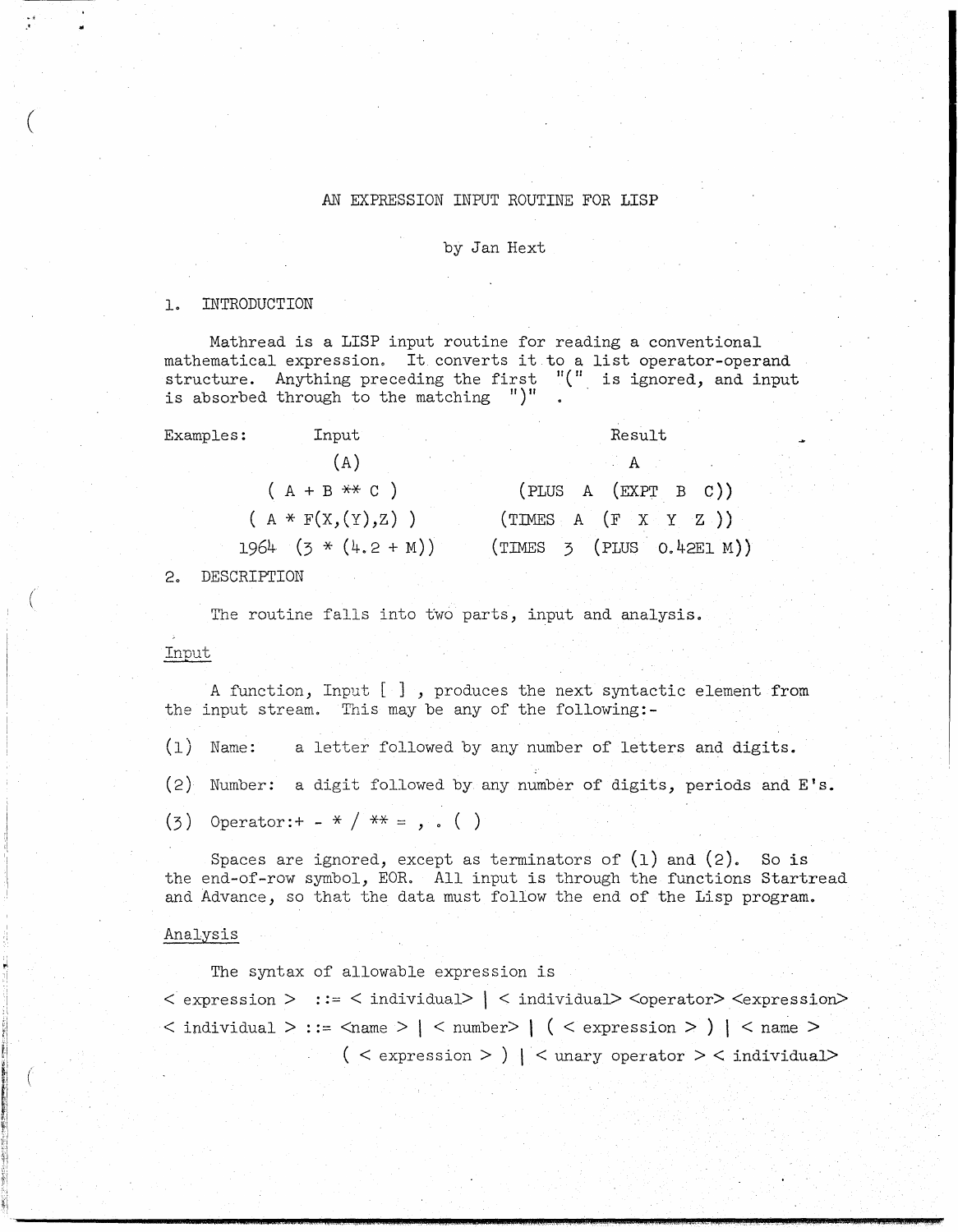$\leq$  operator  $>$  ::= +  $\vert - \vert * \vert / \vert * * \vert = \vert , \vert$ .  $\langle$  unary operator  $\rangle$  ::= + | -

The whole expression must be delimited by a surrounding pair of parentheses.

But no syntax analysis, as such, is carried out. If Mathread cannot interpret any part of the input, it ignores the offending symbols, carries through to the end of the expression, and reports, using the Error function. The offending symbols are printed out, preceded by "INPUTERROR", and the report also prints the value of the expression which is finally constructed. This indicates how much input has been absorbed.

# 3 0 PRECEDENCE RULES

 $\big($ 

 $\mu$ 

,I  $\mathsf{I}$ "I'

I,'!

 $\mathbb{I}$ I", I 'I :'\

 $\vert \ \vert$  (

A function, Group, converts an expression into an'operator-operand list structure according to a'set of operator precedence values. Pr [0] stands for the binding power of the operator 0 when it is on the right of an individual; PI [0] when it is on the left. If O,Q are operators, and x, y, z are individuals, the rules for bracketing

|                 |          | $x \cup y \cup Q \cup Z$                   |      |
|-----------------|----------|--------------------------------------------|------|
| are as follows: |          | Meaning                                    | List |
| Pl $[0] >$      | $Pr$ [Q] | $((x \circ y) \circ z)$ $(g(\circ x y) z)$ |      |
| $PI  0 $ <      | Pr[Q]    | $(x \circ (y \otimes z))$ $(0 x (Q y z))$  |      |
| $P1 [0] =$      | Pr[Q]    | $(x \circ y \circ z)$ (Oxyz)               |      |

The last case can occur only when  $0 = Q_•$  The binding powers of the operators are given below:  $\frac{1}{100}$   $\frac{1}{100}$   $\frac{1}{100}$  associate to the right;  $\blacksquare$  to the left.  $\blacksquare$  and ")" are treated as pseudo-operators with zero binding power. The internal values of the operators are also given: ,

| $\Omega$  | P1  | Pr              | Value        |
|-----------|-----|-----------------|--------------|
| $\ddot{}$ | 30  | 30              | PLUS         |
|           | 50  | 40              | <b>MINUS</b> |
| $\star$   | 60  | 60              | TIMES        |
|           | 70  | 80 <sub>o</sub> | QUOTIENT     |
| $**$      | 90  | 100             | <b>EXPT</b>  |
| $\equiv$  | 20  | 20              | EQUAL        |
|           | 10  | 10              | <b>COMMA</b> |
|           | 110 | 120             | DOT          |

2

**Q4"\*,\*,###MUM4A44,4t04 A,,·** ,.t **WOX4#4M4.#4#.44 (A-q** \_ •• A ... A. .. " .• .hA **r** ·Pi **\*Q44S44414MU4;;JM4 .. ¥ ":4;%;:'1** aT,.· ,u.ma¥¥ .. ¥i4l¥#."i.,!4!'..M\lF.N4; 7AM,.4gG;;::;;U;44il'"1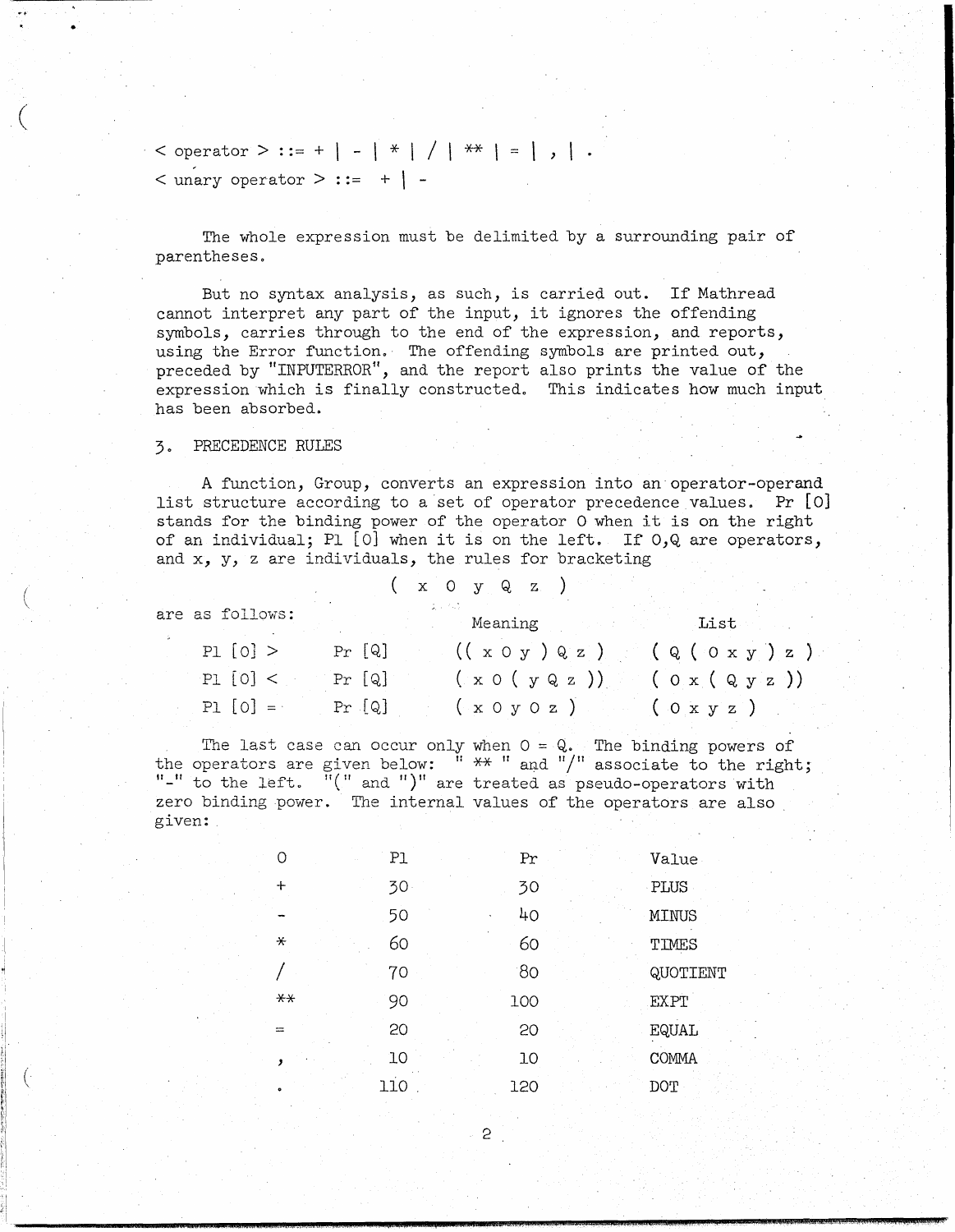$\circ$  $\circ$  $\circ$  $\Omega$ 

"-" as a binary operator has the value DIFFERENCE, but is treated as though it were " $+$  -", i.e. PLUS MINUS, where MINUS is its unary value. MINUS and DIFFERENCE therefore have the same binding powers. Unary PLUS is ignored.

LPAR

**RPAR** 

4. THE FUNCTIONS

١

The function Input is straightforward. It assumes that the next character to be processed is in CURCHAR and that BOFFO is clear. This state is initially set up by Mathread and is re-set on every exit from Input. The function switches according to the value of CURCHAR and returns the first significant item as its result. It interprets  $"$  - " as " + - ", so that " - " will never occur as a binary operator.

The function Mathread prepares for the initial entry to Input, and then sets up three arguments for the recursive function Group. It ignores any input preceding the first "  $($  ".

Group  $[$  U, H, S] carries out the analysis in a single, forward scan of the input. It is written as a recursive function with three arguments, but since it is in iterative form, it is simpler to think of it as a routine which absorbs the input into three variables; each recursion is equivalent to a cycle assigning new values to these three variables. The significance of the variables is best illustrated by an example.

Suppose that the stream being processed is

 $(A - B ** 2 * C - D)$ <br>By the time we reach "C", the bracketing will effectively be

$$
\begin{array}{c|cccc}\n & A & - & B & \ast & 2 & \ast & C & - & D \\
\hline\nu_0 & u_1 & & u_2 & & H & S & \dots\n\end{array}
$$

 $U = List[u_0, u_1, u_0]$  - the list of incomplete phrases  $H =$  the item in hand.

 $S =$  the next item in the input stream.

The phrases are all held in operator-operand form, so the  $u_0$ , for example, is the list

 $(\text{TIMES} (\text{EXPT B 2}))$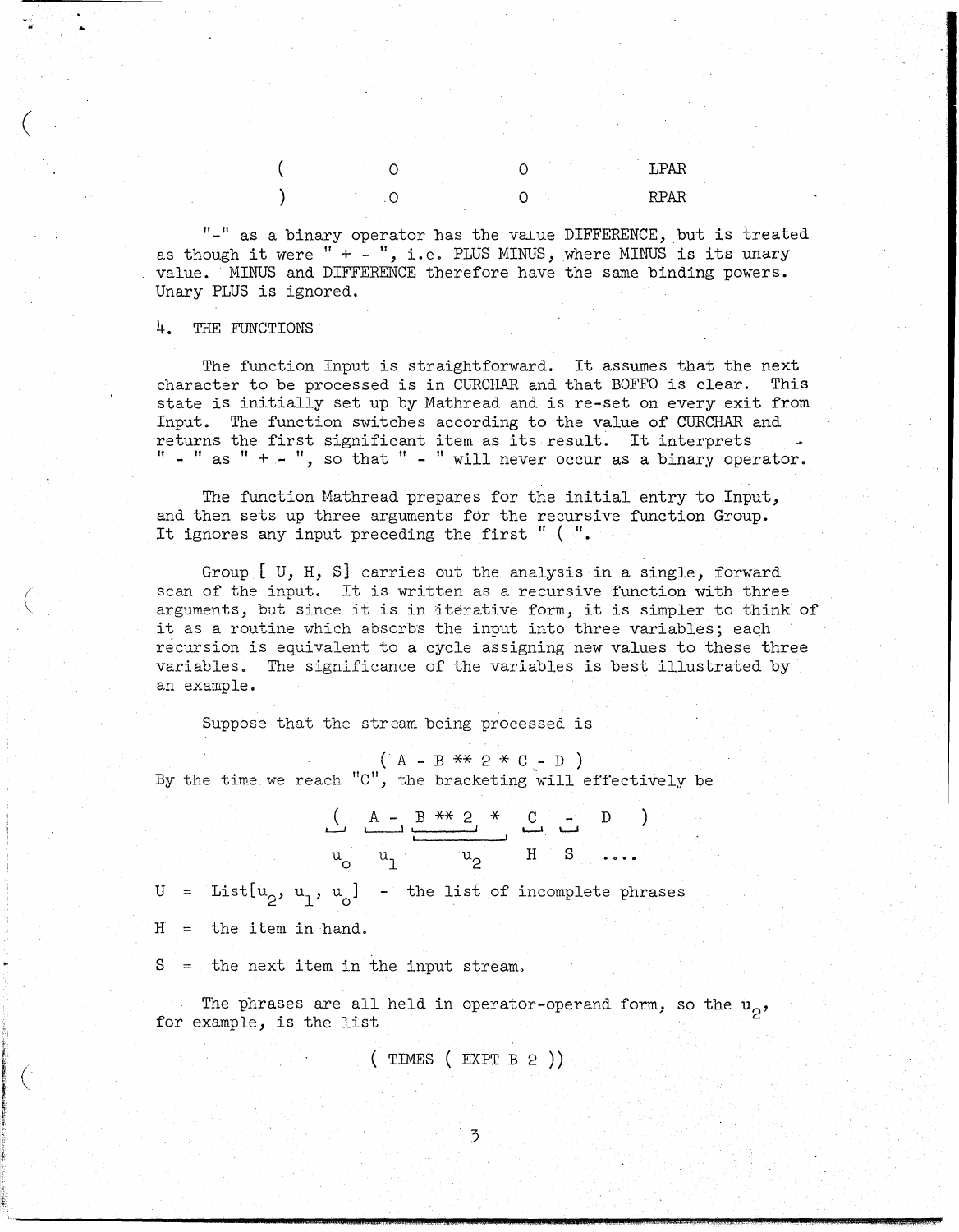If H is an individual, it is the subject of some competition between the operators adjacent to it; these are in Caar [U] and S. Its destiny is decided by the precedence rules: the operator with higher precedence annexes H to itself.

If H is a unary operator, it opens a new phrase in U, and awaits its one and only argument.

Parentheses require special treatment. "  $($  " is treated as a unary operator;  $f(x,y,z)$  is made to look like  $(f,x,y,z)$ , which eventually yields the completed phrase  $($ ,  $f x y z)$ . The comma, if any, is therefore removed.

Exit is made when U becomes empty.

### 5. ERRORS

 $($ 

Errors, i.e. symbols occurring where the syntax does not allow them are of two kinds.

(1) Adjacent individuals, as in 1.2B. This is detected when H and S are both individuals, and causes the report ("INPUTERRORL" S).

(2) The second of adjacent operators is not unary. This occurs when H is a non-unary operator, and causes the report ("INPUTERROR2"  $H$ ).

In both cases, the offending symbol is ignored and input is continued. But NIL is added to the end of the list U, which causes entry to the ERROR function when the analysis is complete. Thus no gash symbols are left on the input stream. If  $(2)$  causes ") " to be ignored, input may be absorbed ad lib.; but this could occur in any case, if the opening " ( " were not paired properly.

"Numbers", such as  $1.2.3$ , are legitimate (see section 2) and are given a numerical value; but this value is not specified. All number conversion is done according to the standard LISP conventions.

6. MATHREAD

The essentials of Mathread are given below in CPL. PI [0] and Pr [0] give the precedence values of the operator 0; Prefix [0] is true if 0 is a unary operator.

### $let$  Input =

This gives the next item on the input stream; we assume that this is a string, e.g.  $1+1$ , 'Abc' or '1.2'.

**-----------\_ ••••••••••• l1li; •• :.:"' .. ,."**I!II!' **.4** .. "";0",;@1IIIII01III[III,4\$",,;.4111,\$."\!!!!I .. 1IIII!I!III1IIIII""\_: •. \,(!!lll'!,ltlll1iIIII¥41J11114!!11111W •. "!II\II!IIIIIM",:;w.g!ll!l'l ... %.k.1i.\$~",4 •... \ •... ,.. !J!IIII, ............ 1II!IIII!I""' ..... J\$lIII\IIi.I!I/I!;R'!9M ••."'d .• AAII!!!IOII!II!I(\*!III;u~;I!.III·4.'.,QII!II!.,UIIIIII!41111J.4I111!1itlllli!#.!IIII,.t;1I!II,44".,·